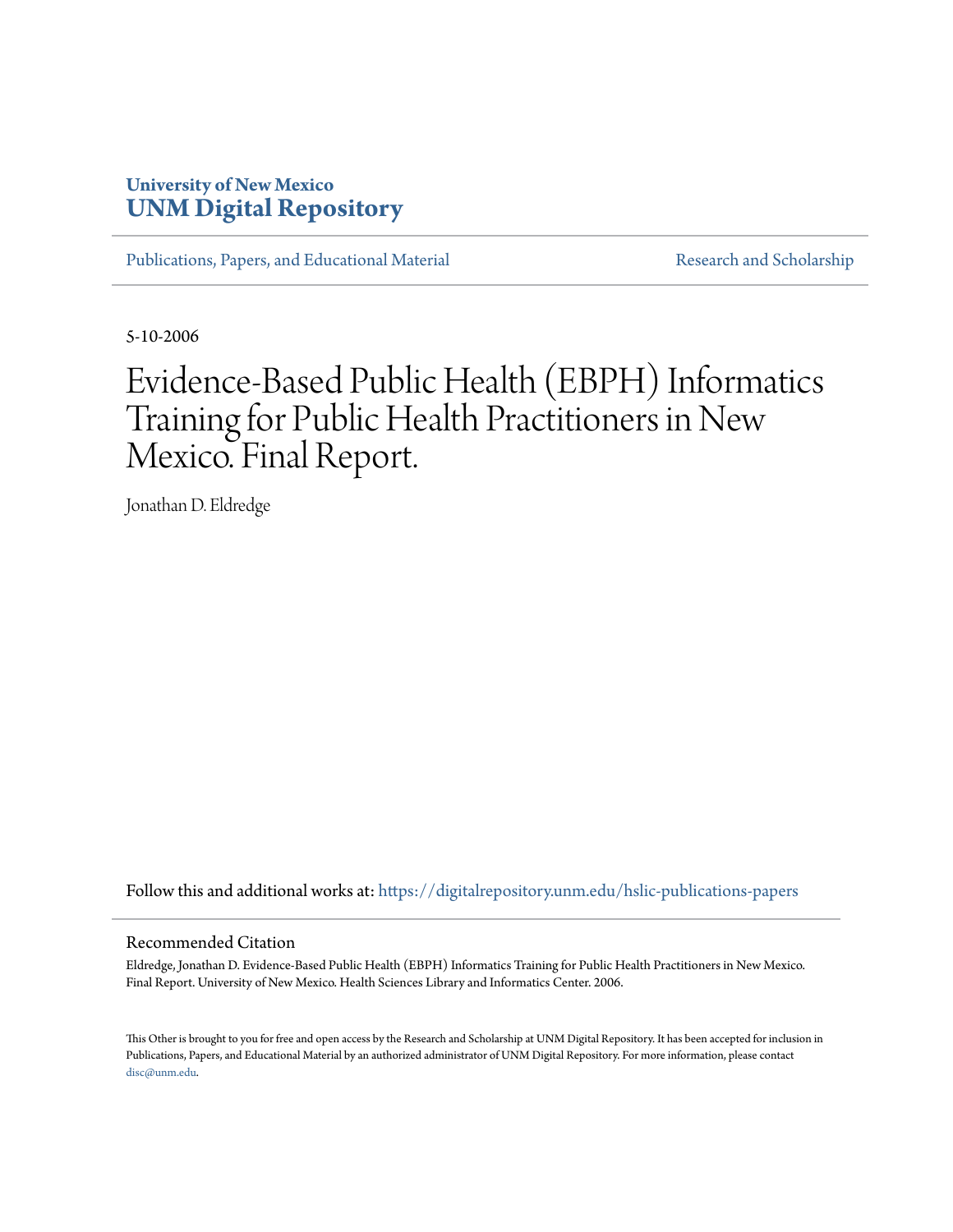### **Partners in Public Health Information Outreach Award Contract:**

**Evidence-Based Public Health (EBPH) Informatics Training for Public Health Practitioners in New Mexico** 

## **FINAL REPORT May 10, 2006**

**The University of New Mexico Health Sciences Library and Informatics Center Albuquerque, New Mexico** 

Prepared by:

Jonathan Eldredge, MLS, PhD, Principal Investigator Library Knowledge Consultant, Learning Design Center Associate Professor, School of Medicine Health Sciences Library and Informatics Center Health Sciences Center The University of New Mexico MSC09 5100 1 University of New Mexico Albuquerque, NM 87131-0001 505/272-0654 (direct) 505/272-5350 (fax) jeldredge@salud.unm.edu

Submitted: May 10, 2006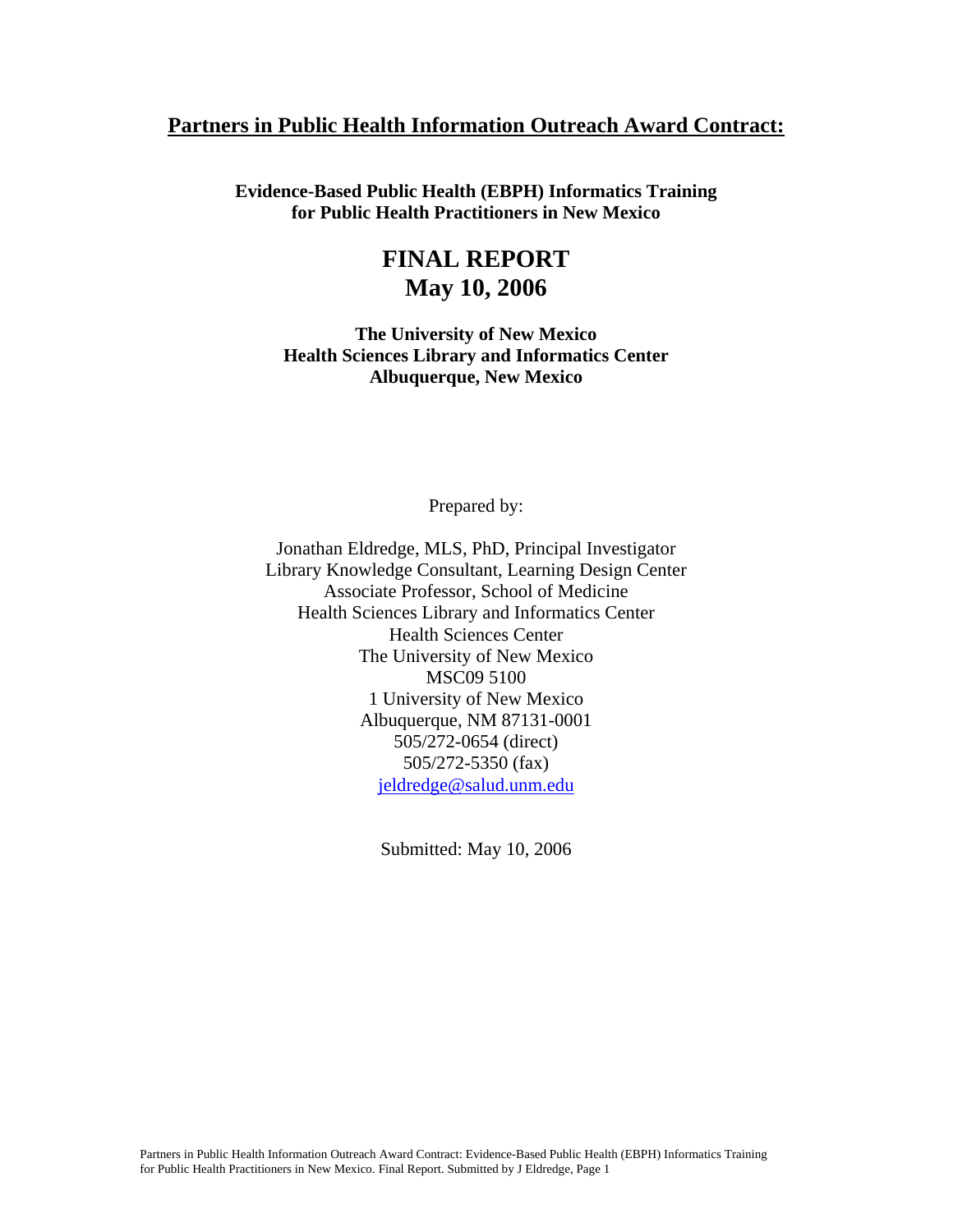## **EXECUTIVE SUMMARY**

This combined training and research award contract project accomplished the following outcomes during the April 2005 - May 2006 period which link directly to the original proposal goals:

- 87 New Mexico Department of Health professional-level employees, many of them from remote areas of the state, participated in continuing education *training* on Evidence-Based Public Health (EBPH).
- The Principal Investigator and Investigator Richard Carr collected 237 naturally occurring questions from 74 participants in the *content analysis* research arm of the project.
- The Principal Investigator, Investigator Richard Carr, and Department of Health Chief Medical Officer Ronald E. Voorhees, M.D., M.P.H. determined through the *randomized controlled trial* research arm of the project involving 60 training participants that EBPH Informatics training prompted trainees to articulate approximately twice as many practice-related questions compared to an identical yet still untrained control group.
- Advanced the goals of EBPH by *training* 87 public health practitioners on the question formulation, problem quantification, searching, and critical appraisal aspects of the EBPH process.
- $\triangle$  Research conducted and experiences generated through this project led to seven (7) professional *communications* in the forms of three (3) contributed papers and three (3) posters presented at professional meetings, and one (1) manuscript submitted for publication in a peer reviewed journal.

The following report summarizes the administrative, resource development, training, and evaluation aspects of this project. It also summarizes the translational research findings.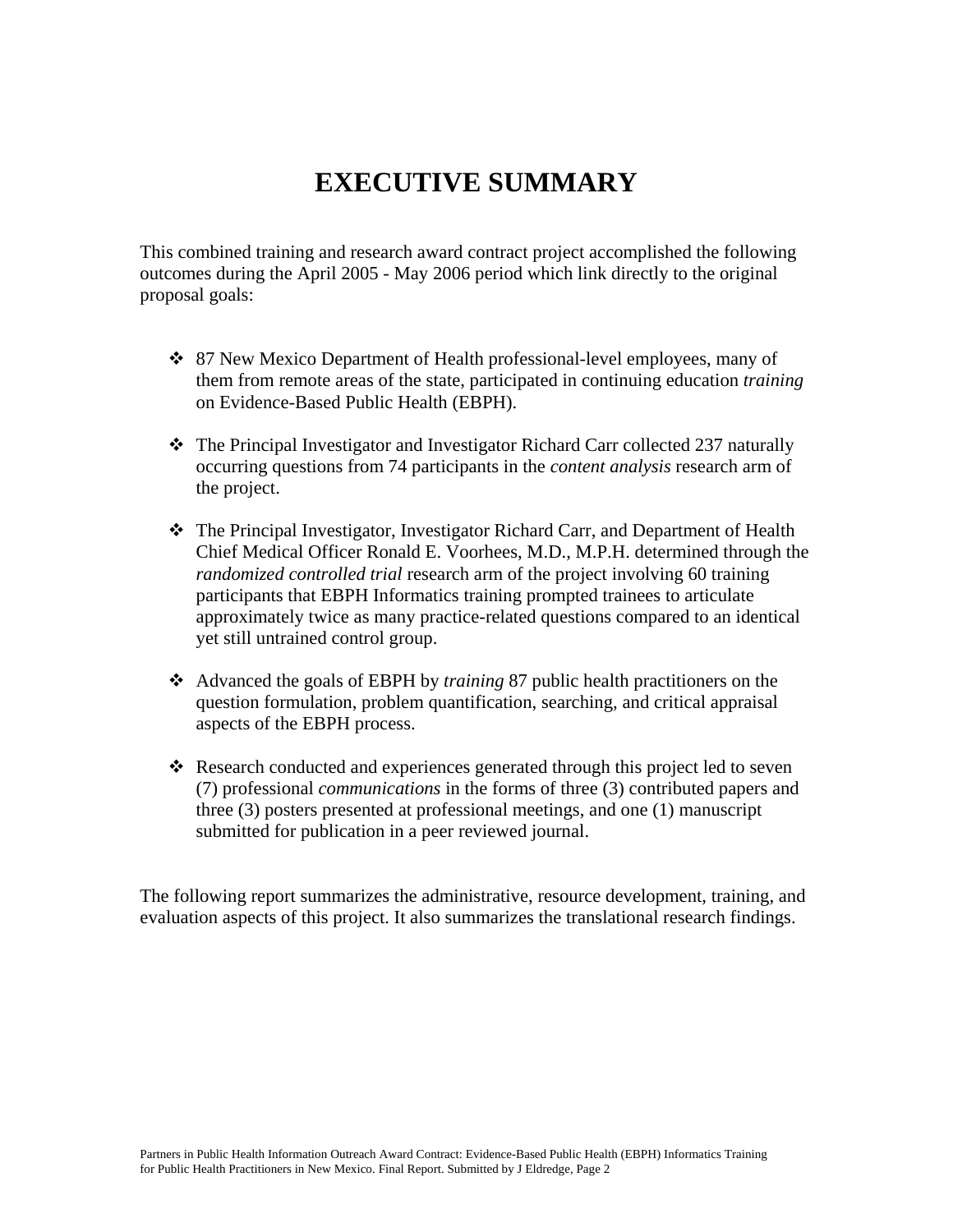**Administrative/Planning Activities:** Describe administrative and planning dimensions of the award contract accomplished during the award contract period.

#### *Regional Director Support*

A longstanding collegial relationship between the Principal Investigator and the Department of Health's Chief Medical Officer Ronald E. Voorhees, M.D., M.P.H. led to a smooth implementation of this combined training and research project. Dr. Voorhees oriented the Department of Health's regional directors to the project and secured their support, thereby making the Principal Investigator's communications with these colleagues very productive. The full support of the regional directors or their designees proved to be essential to the success of this project. The regional directors or their designees scheduled classrooms and centralized communications for the training sessions within their offices. These key administrators also publicized the training sessions and collected all training participants' signed human subjects consent forms required by the Principal Investigator's institutional review board. These actions led to the initial enrollment for training of 103 Department of Health professionals in this project.

#### *Project Timeline*

The original proposal included a detailed project timeline. Once the award had been funded, the Principal Investigator revised the project timeline to reflect the comments and questions posed by the expert reviewers prior to approval. This timeline had to be revised again slightly following the June 8, 2005 focus groups. Michelle Malizia at NN/LM SCR complimented the PI on submitting the most coherent and detailed timeline that she had ever seen for this kind of project. Although the timeline was delayed by about two months due to the approved extra trainings for February and March 2006, the timeline proved to be a helpful project management tool for staying on schedule in this complex training and research project.

#### *Focus Groups*

The two focus groups on June 8, 2005 consisting of a public health faculty group and a student group with relevant public health work experience resulted in some major changes in this project. Some key changes included:

- Substituting a generic "Certificate of Completion" instead of using continuing education credits issued by medical, nursing, and allied health professional associations;
- Changes in the labels used for Evidence-Based Public Health question types to foster greater recognition by project participants;

• Providing \$20 gift cards as an incentive to participate fully in this project The Principal Investigator submitted the full three-page report from these two focus groups to Michelle Malizia on July 8, 2005. Ms. Malizia reviewed these findings with NN/LM South Central Region's Outreach Meeting participants during late July 2005.

#### *Professional Communications*

This combined training and research project generated the following seven (7) professional communications: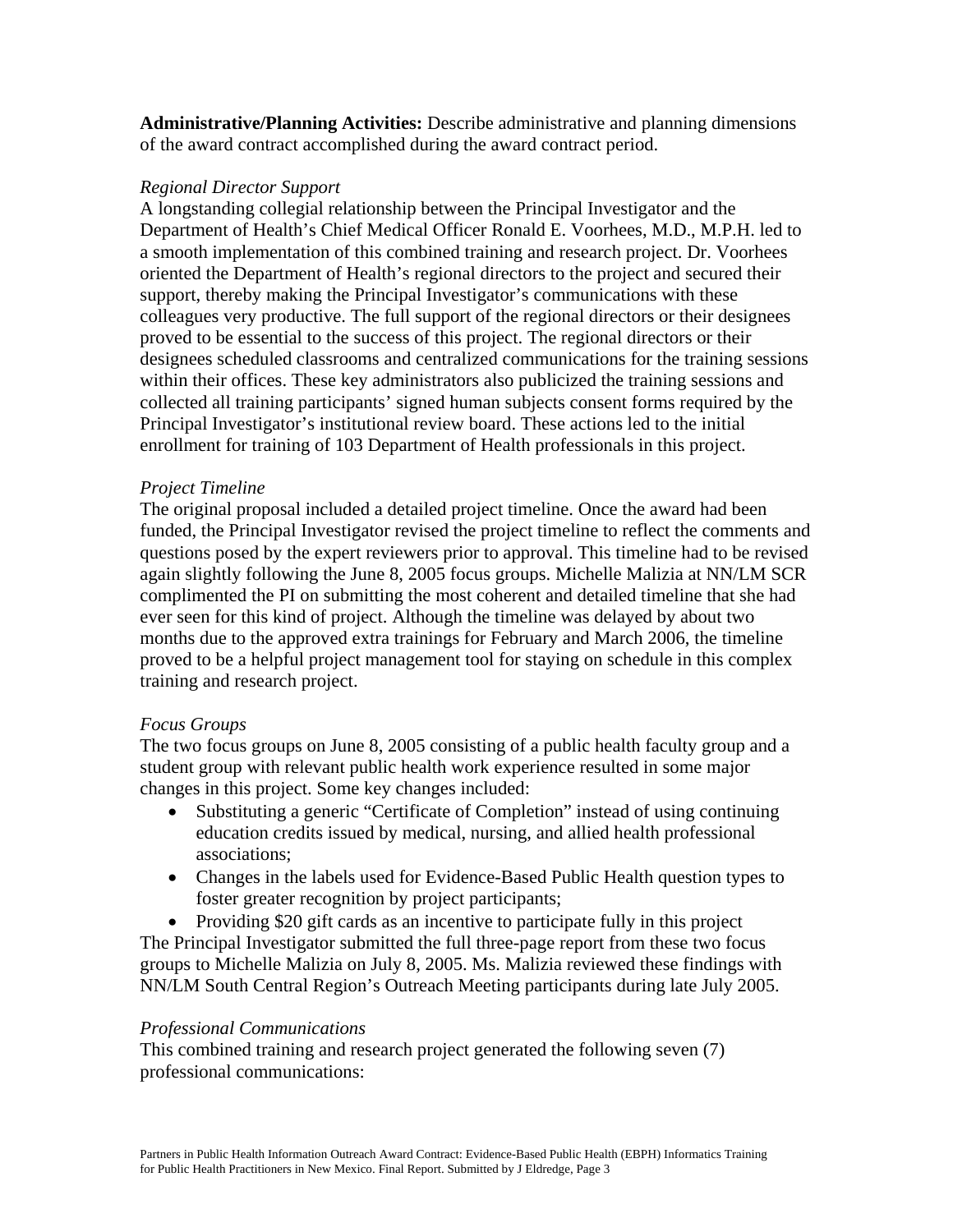Eldredge JD, Carr RD. Public health informatics training in a rural state: an interim case study. Journal of the Medical Library Association. Submitted upon invitation by Dr. Angela Ruffin for a special issue, March 10, 2006.

Eldredge JD, Carr RD. Evidence-Based Public Health Informatics Training for Public Health Practitioners in New Mexico: A Randomized Controlled Trial. Contributed Paper. Medical Library Association Annual Meeting. Phoenix, AZ. May 22, 2006. Accepted for presentation.

Carr RD. Eldredge JD. A Content Analysis of Questions Generated by Public Health Practitioners. Poster. Medical Library Association Annual Meeting. Phoenix, AZ. May 21, 2006. Accepted for poster presentation.

Eldredge JD, Carr RD, Voorhees RE. Evidence-Based Public Health Informatics Training for New Mexico Public Health Practitioners; A Randomized Controlled Trial. Contributed Paper. New Mexico Public Health Association Annual Meeting. Albuquerque, NM. April 5, 2006.

Carr RD. Eldredge JD. A Content Analysis of Questions Generated by Public Health Practitioners in New Mexico: Preliminary Results. Poster. New Mexico Public Health Association Annual Meeting. Albuquerque, NM. April 5-7, 2006.

Carr R, Eldredge JD. A Content Analysis of Questions Generated by Public Health Practitioners in New Mexico: Preliminary Results. Poster. Medical Library Association/South Central Chapter 2005 Annual Meeting. Little Rock, AR. October 24, 2005.

Eldredge J, Carr R. Evidence-Based Public Health Informatics Training for Public Health Practitioners. Contributed Paper. Third International Evidence-Based Librarianship (EBL) Conference. Brisbane, Queensland, Australia. October 22, 2005.

#### *Research Protocol*

The Principal Investigator secured the approval of the institutional review board at the University of New Mexico Health Sciences Center for working with human subjects on this project on July 8, 2005. The Principal Investigator applied to close the human subject aspects of this project on April 17, 2006. The following text summarizes the research protocol utilized during this project:

- Recruitment for this project consisted of identifying eligible Department of Health professional-level employees and their correct new email addresses. Next, an email invitation from Department of Health Chief Medical Officer Ron Voorhees, M.D., with a follow-up email invitation by the regional director or the regional director's designee was sent to each eligible professional-level employee. Employees had to submit both a registration form and a signed consent form from the UNM Human Research Review Committee ("IRB") by the announced deadline to be eligible.
- Once the pool had been established, the PI randomized all participants into either the first group of trainees (Intervention Group) or the second group of trainees (Control Group).
- The Intervention group was scheduled for training at the end of the second week of a six week-long study period for each Department of Health region. The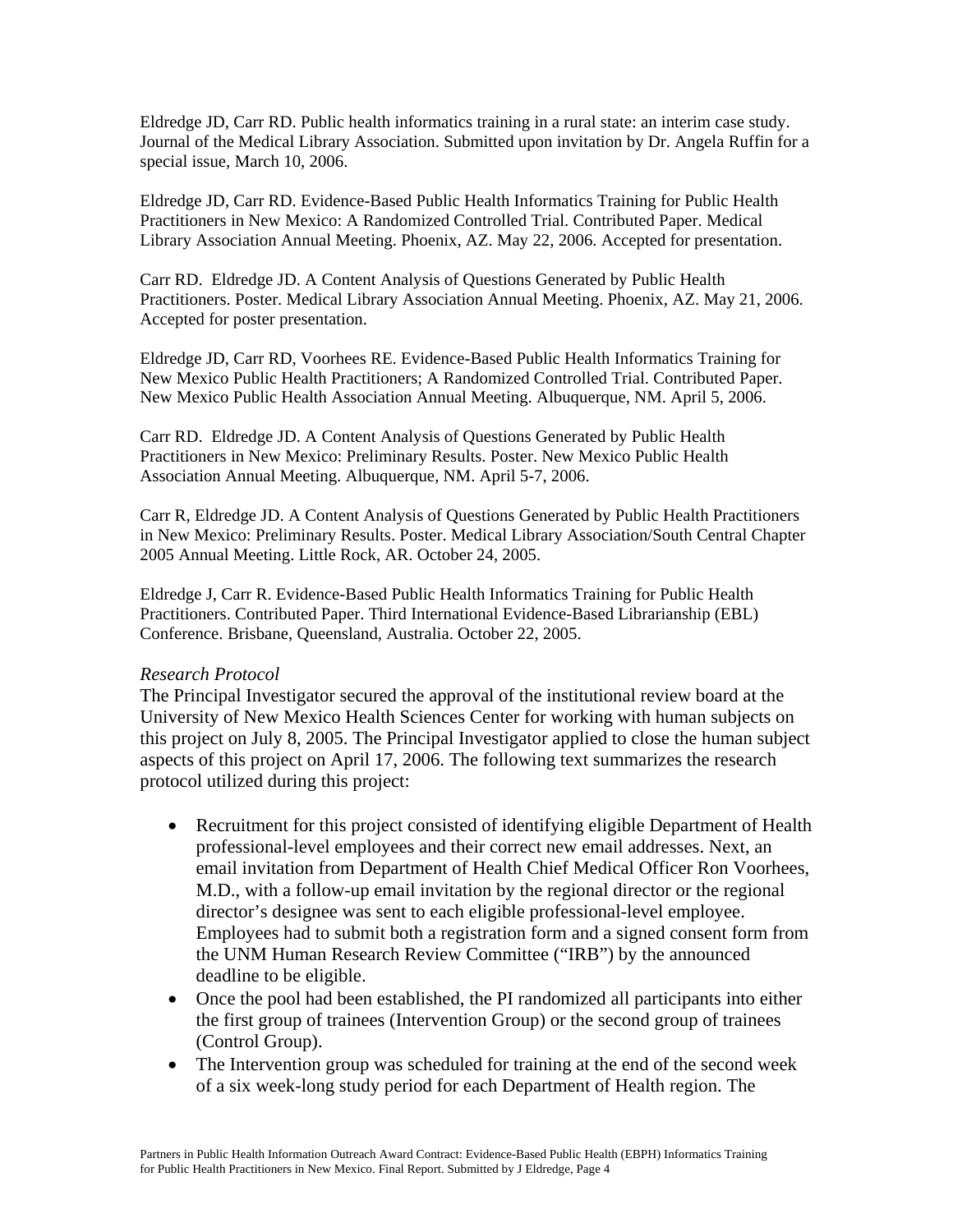Control group was scheduled to be trained exactly two weeks later than the Intervention Group for each region.

- The PI officially notified each participant that they had been enrolled into one of the two sessions on the designated date. The study period in each Department of Health region lasted for six weeks.
- Three times a week the PI emailed the Intervention and Control groups "Brief" Survey Reminders" with the survey attached and embedded into the body of the email throughout the six-week study period. Participants would complete and return surveys as questions occurred to them during this six-week study period.
- All surveys collected, regardless of whether the respondent attended the training session, were compiled for a content analysis using the University of Massachusetts' Soutter Library public health subject classification system.

**Product/Resource Development Activities:** List any products or resources developed during the quarter.

This project produced a 22 page training handbook as its major product. This handbook provided an overview of Evidence-Based Public Health, statistical and non-statistical public health websites, detailed instructions for PubMed searching on public health subjects, and a list of open-access public health journals. This handbook evolved over the course of this project, with revisions occurring after the pairs of training sessions at each regional site. This handbook will be stored in DSpace at UNM for easy open access.

This project also involved two focus groups. The three-page report summarizing the findings of these focus groups also will be placed in DSpace at UNM. Michelle Malizia shared this report at the NN/LM South Central Region's Outreach Meeting participants during late July 2005.

**EBPH Informatics Training:** List all training sessions conducted:

Table One below summarizes the EBPH Informatics training during this quarter.

| $1.0010$ $0.0001$ $1.00000$ $0.0000$ $0.0000$ $0.0000$ |                   |                 |                                |  |  |  |  |  |  |
|--------------------------------------------------------|-------------------|-----------------|--------------------------------|--|--|--|--|--|--|
| <b>Date</b>                                            | <b>Region</b> (s) | <b>Location</b> | <b>Number of Participants*</b> |  |  |  |  |  |  |
| August 12, 2005                                        |                   | Santa Fe        |                                |  |  |  |  |  |  |
| August 26, 2005                                        |                   | Santa Fe        |                                |  |  |  |  |  |  |
| September 2, 2005                                      | 1 & 3             | Albuquerque     |                                |  |  |  |  |  |  |
| September 16, 2005                                     | 1 & 3             | Albuquerque     |                                |  |  |  |  |  |  |
| September 23, 2005                                     |                   | Roswell         |                                |  |  |  |  |  |  |
| October 7, 2005                                        |                   | Roswell         |                                |  |  |  |  |  |  |
| November 4, 2005                                       |                   | Las Cruces      |                                |  |  |  |  |  |  |
| November 18, 2005                                      |                   | Las Cruces      |                                |  |  |  |  |  |  |
| February 3, 2006                                       |                   | Roswell         |                                |  |  |  |  |  |  |

**Table One. Training Session Overview**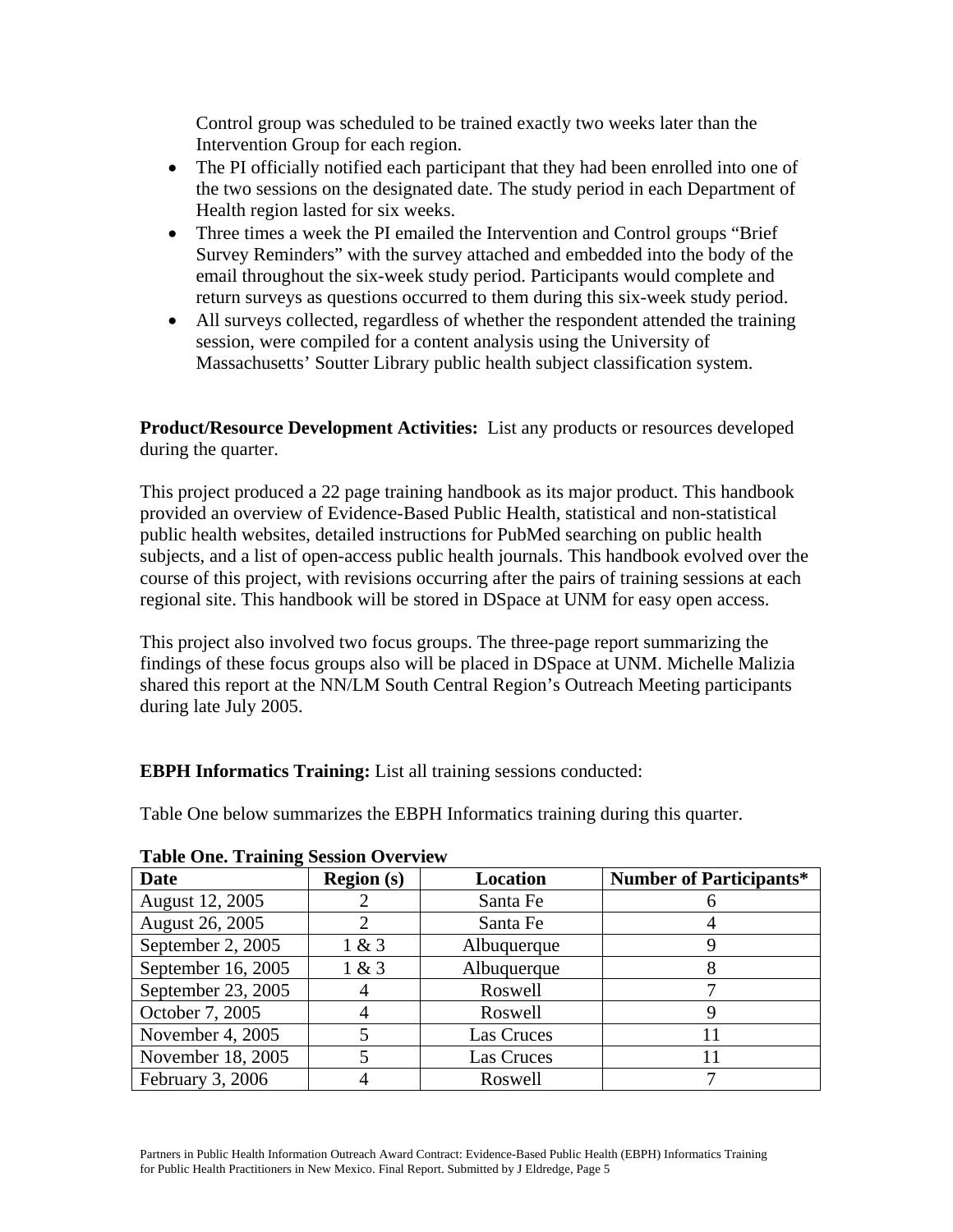| February 17, 2006 | Roswell                |              |
|-------------------|------------------------|--------------|
| March 10, 2006    | Santa Fe <sup>**</sup> |              |
|                   |                        | $Total = 87$ |

\* Not all trainees were enrolled formally in the research component of the project due to late registrations or drop-ins. As long as space was available, professionals wishing to attend spontaneously were allowed to attend the training sessions since there seemed to be no reason why their presence would interfere with the research arms of the project and since it meant greater numbers of professionals would receive the training.

\*\* The Santa Fe training was a solitary event so although data related to it from surveys will be included in the *content analysis* research arm of the project, it will not be included in the *randomized controlled trial* arm of the project because it had neither a an intervention nor a control group.

#### *Incentives*

There were several incentives for participants to attend the training and to complete the surveys on their naturally-occurring public health practice questions. If they attended the training, participants received a "Certificate of Completion" that the focus groups had suggested (and regular comments from trainees confirmed) would be useful to them during their individual annual performance review processes. Those participants in the training sessions and the survey received a \$20 Target gift card. Although the gift card appeared to serve as an incentive for the recruitment phase at the front end of the project, the follow-up evaluation revealed that it played a minor role in overall motivation to participate in the project. On a 1-5 Likert Scale with a rating of "1" representing the lowest level of agreement, respondents gave an overall score of only 2.2 in agreement with the statement "The possibility of receiving a gift certificate was an important factor in participating in this project." When his gift card was lost in the mail, and the Principal Investigator was trying to replace it, a participant in a February 2006 training session in Roswell wrote in an email: "Dr. Eldredge, you folks are awesome. I am sorry that you had to go through all this; it would have not been a real concern to me if I had not gotten one, the training and the site where to find answers to my questions was a gift itself. THANK YOU TRULY."

#### **Evaluation Activities:** Describe any evaluation of outreach activities.

This combined training and research project included two anonymous formal evaluation activities: (1) an evaluation form distributed and collected immediately following the training sessions; and, (2) a follow-up evaluation distributed approximately two months after each training session.

#### *Immediate Anonymous Evaluation*

At the conclusion of each training session the Principal Investigator distributed a onepage evaluation form that asked participants to offer feedback on the delivery of the training and the content of the training. The content section of the evaluation form was linked directly to project learning objectives. Both aspects requested additional feedback through open-ended questions. Following each pair of trainings by site these evaluation forms became the basis for revising the handbook and altering what was covered and with what degree of emphasis during future training sessions. Table Three in the Appendix summarizes these immediate forms of feedback. The instructor also drew on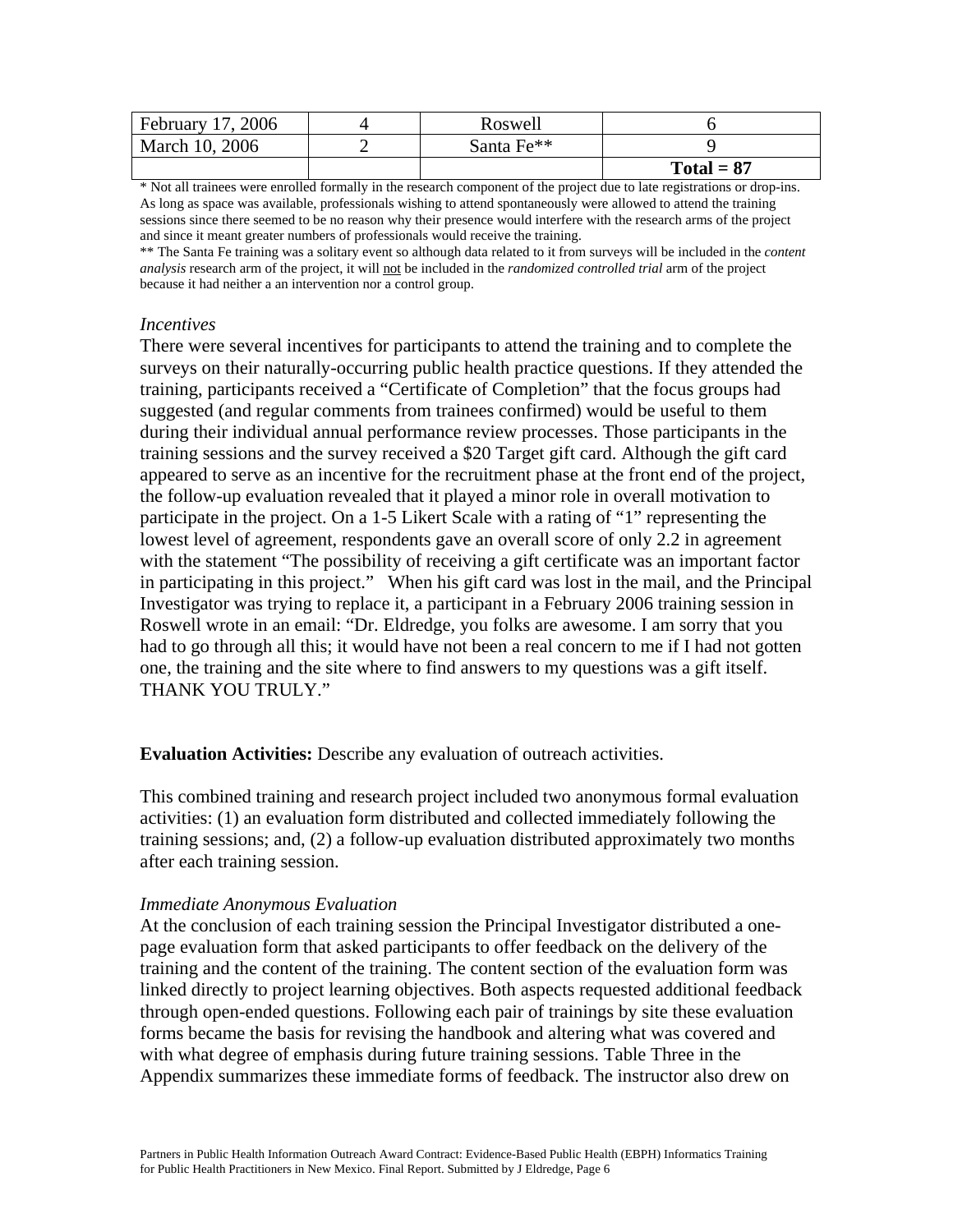his 27 years experience as a teacher in the design and redesign. His real-time observations during the training sessions on what aspects seemed to have greatest relevance to the trainees also contributed to his revising the handbook and lesson plans for future training sessions. Originally, the training sessions devoted almost an hour on Evidence-Based Public Health and another hour on hands-on skills development on searching PubMed for public health subjects. The evaluation forms and other feedback from participants led to a decreased emphasis on Evidence-Based Public Health and an increased emphasis upon PubMed training.

Highlights from Table Three in the Appendix compiled from the 83 immediate evaluations, as rated on a five-point Likert Scale with a rating of "5" as the highest, include:

| The instructor presented material at a level appropriate for me                                       | 4.8 |
|-------------------------------------------------------------------------------------------------------|-----|
| The instructor was able to answer questions clearly $\&$ concisely                                    | 4.8 |
| The progression of the session was logical $\&$ coherent from beginning to end                        | 4.8 |
| I now am more aware of useful statistical and information websites<br>with relevance to public health | 4.7 |
| I am now more proficient in searching for evidence in PubMed                                          | 4.7 |

#### *Follow-up Anonymous Evaluation*

Approximately two months after each training session all participants were sent two-page follow-up evaluation forms. These follow-up evaluation forms sought to discover what content from the training sessions had proven most useful. The follow-up evaluation forms also sought information on the types and the frequency of questions participants had raised since the training as part of the research arm of the project.

Highlights from Table Four in the Appendix compiled from the 68 returned follow-up evaluations, as rated on a five-point Likert Scale with a rating of "5" as the highest, include:

| Since my training session, I am more confident I find an answer<br>to these questions [questions raised related to job duties] | 43  |
|--------------------------------------------------------------------------------------------------------------------------------|-----|
| Since my training session, I am now aware of the strengths<br>and weaknesses of different information resources                | 4.3 |
| I would recommend this training to a colleague                                                                                 | 45  |

#### *Occupational Groups*

Following completion of all training sessions the Principal Investigator compiled a table of occupational groups represented in the Department of Health professional-level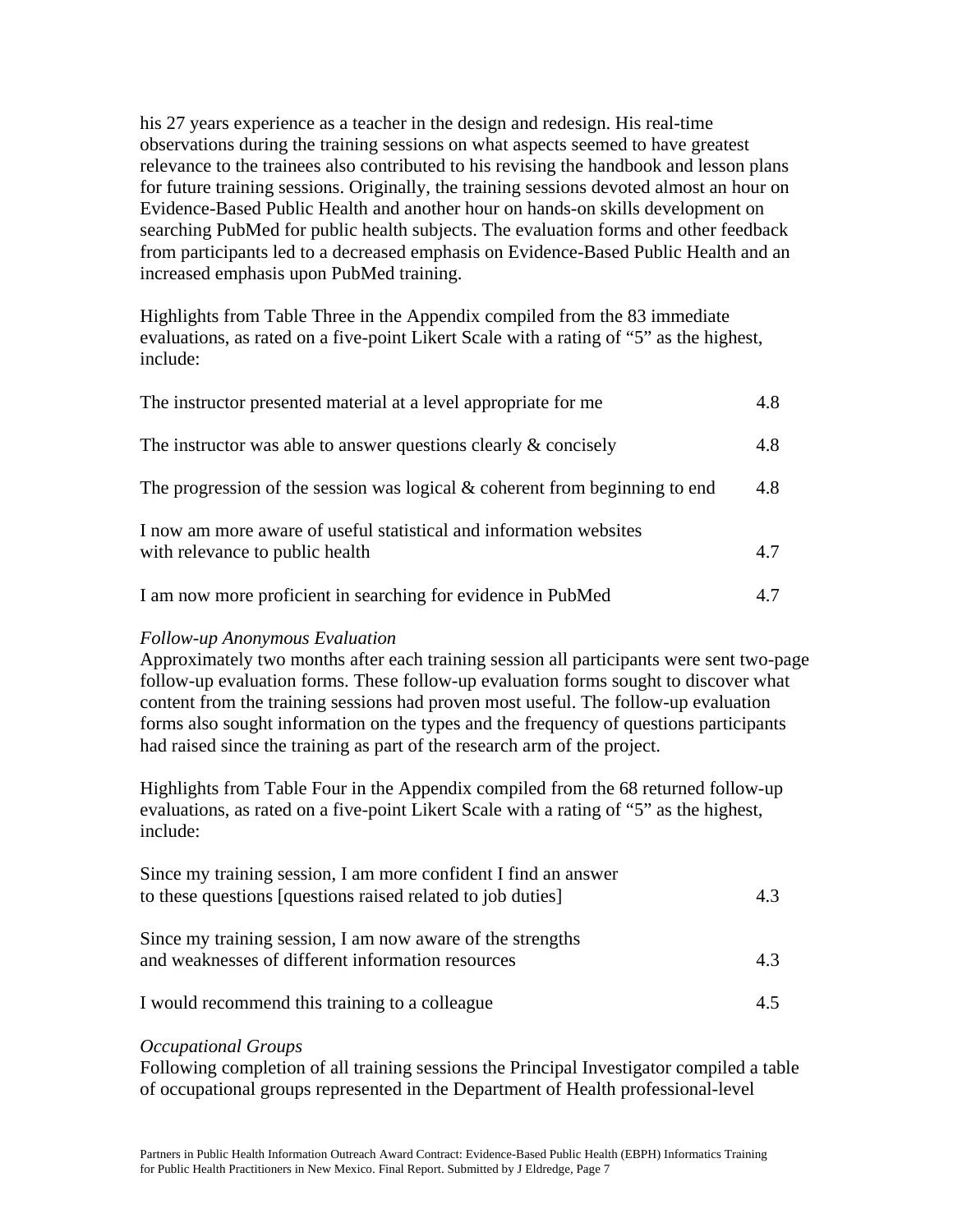employee participants. This table served two purposes. First, it revealed the multidisciplinary profile of the public health workforce. Second, it assisted in testing the prior research on the information needs of primarily physicians against the information needs of a far more diverse public health workforce. Table Two below summarizes the occupational composition of the project trainees.

| Occupation                           | <b>Numbers</b> |
|--------------------------------------|----------------|
| Administrators                       |                |
| <b>Certified Nurse Practitioners</b> | 9              |
| Dieticians                           |                |
| <b>Disease Prevent Specialists</b>   | $\overline{2}$ |
| Epidemiologists                      | 9              |
| <b>Health Educators</b>              | 6              |
| <b>Nurses</b>                        | 23             |
| <b>Nutritionists</b>                 |                |
| <b>Physician Assistants</b>          |                |
| Physicians                           | 10             |
| <b>Program Directors</b>             | 9              |
| <b>Social Workers</b>                | 3              |
| Other                                | 6              |
| <b>Total</b>                         | 87             |

**Table Two. Occupations of EBPH Informatics Trainees** 

**Problems/Corrective Actions:** Describe any significant problems encountered and any changes made in implementation of the project.

The quarterly reports document the entire catalogue of problems encountered during this project. Only two problems stand out as having long-term effects upon this project.

#### *Email System Problems*

First, during the two major recruitment phases of this project there were significant problems with the statewide email system. During the July-September 2005 period the state government transitioned from a client based email system to the web-based Microsoft Outlook system. The state government also implemented a new, more rigorous firewall for handling incoming email messages, which had a tendency to intercept emails from the Principal Investigator that included attachments. Finally, email messages publicizing this training project might have been received, but the recipients were so unfamiliar with their new email system they could not always make this determination. One regional director had to sort through approximately 1,000 email messages sequentially to determine who had responded to her invitation to participate in this project. The second recruitment phase for February and March 2006 training sessions coincided with a near-total collapse of the statewide email system during the January 12- 23, 2006. The regional office in Roswell had a secondary problem of having a failed fax system during most of this period.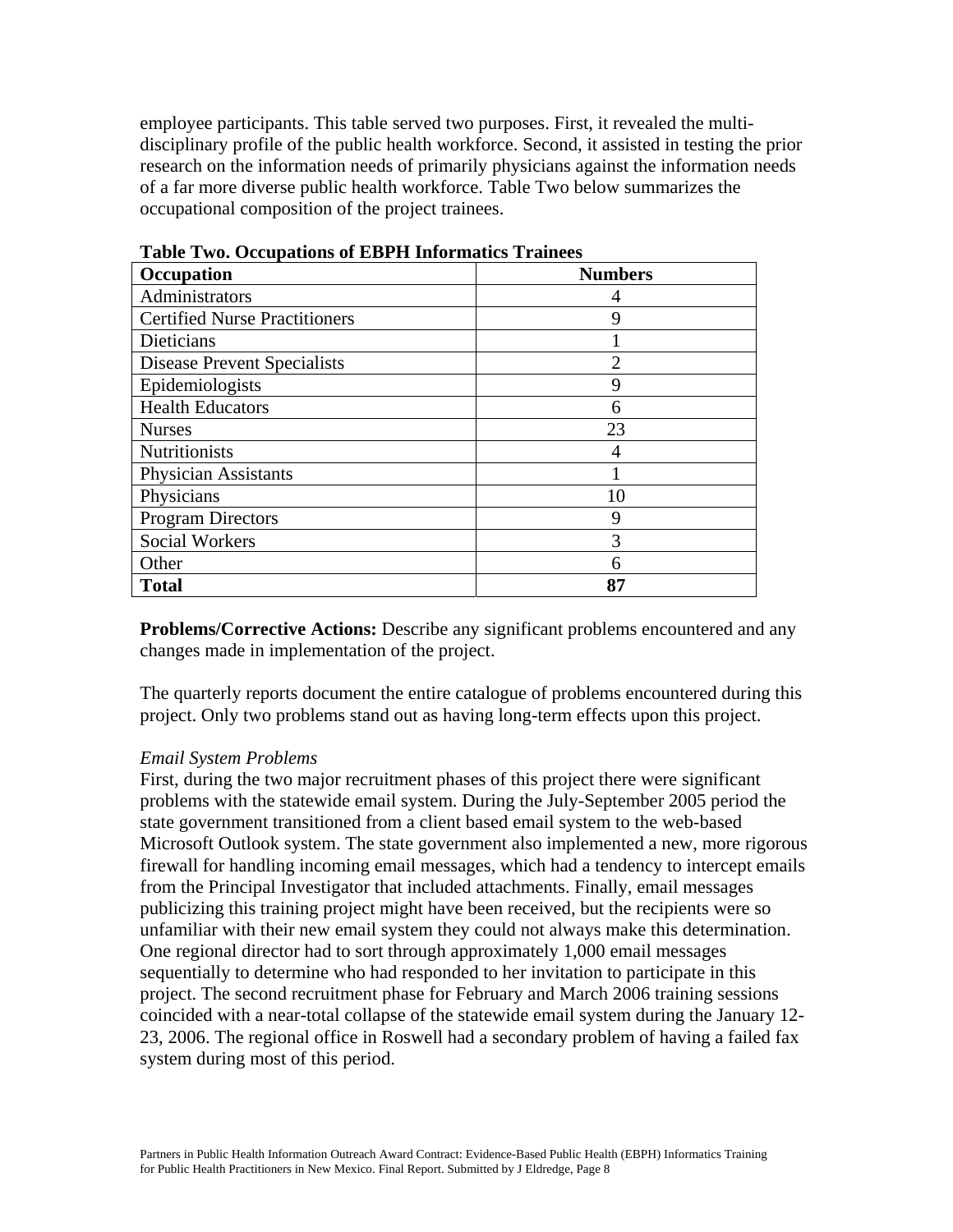#### *Hurricanes Katrina and Rita*

Amazing as it might sound, the Department of Health in this landlocked and arid state was heavily impacted by plans to assist in the recovery operations for these two hurricanes. Governor Bill Richardson committed the state to handle up to 6,000 medical evacuees and refugees. This scale of in-state operation never occurred, but the recruitment and retention in this training program was thwarted as Department of Health professionals responded to the immediate needs of those evacuees brought to New Mexico, deployed to the Gulf region, or reassigned to fill gaps caused by the deployments of their colleagues.

#### **Lessons Learned/Significant Feedback:**

- The use of *focus groups* involving both public health faculty and graduate students with substantive public health work experience provided invaluable information that led to revisions in how we recruited and trained Department of Health professionals.
- The full support of the regional directors or their designees provided essential support for this project, particularly in supplementing the problematic email system.
- We were impressed on several occasions by the outstanding skills demonstrated by Department of Health professionals while in the crisis management mode. The downside of this mode of operation, however, was that Department of Health professionals had to handle multiple crises, which sometimes made it difficult for them either to receive communications or participate in scheduled training sessions.
- The use of both email and phone call reminders increased training session attendance.
- Department of Health professionals learned best through their frequent hands-on exercises during the training sessions.
- The use of Target gift cards might have served as a useful preliminary incentive to participate in the project for many enrollees, but the training itself became a primary incentive by the completion of the training sessions, as evidenced by the anonymous follow-up evaluation results.

#### **Preliminary Research Results:**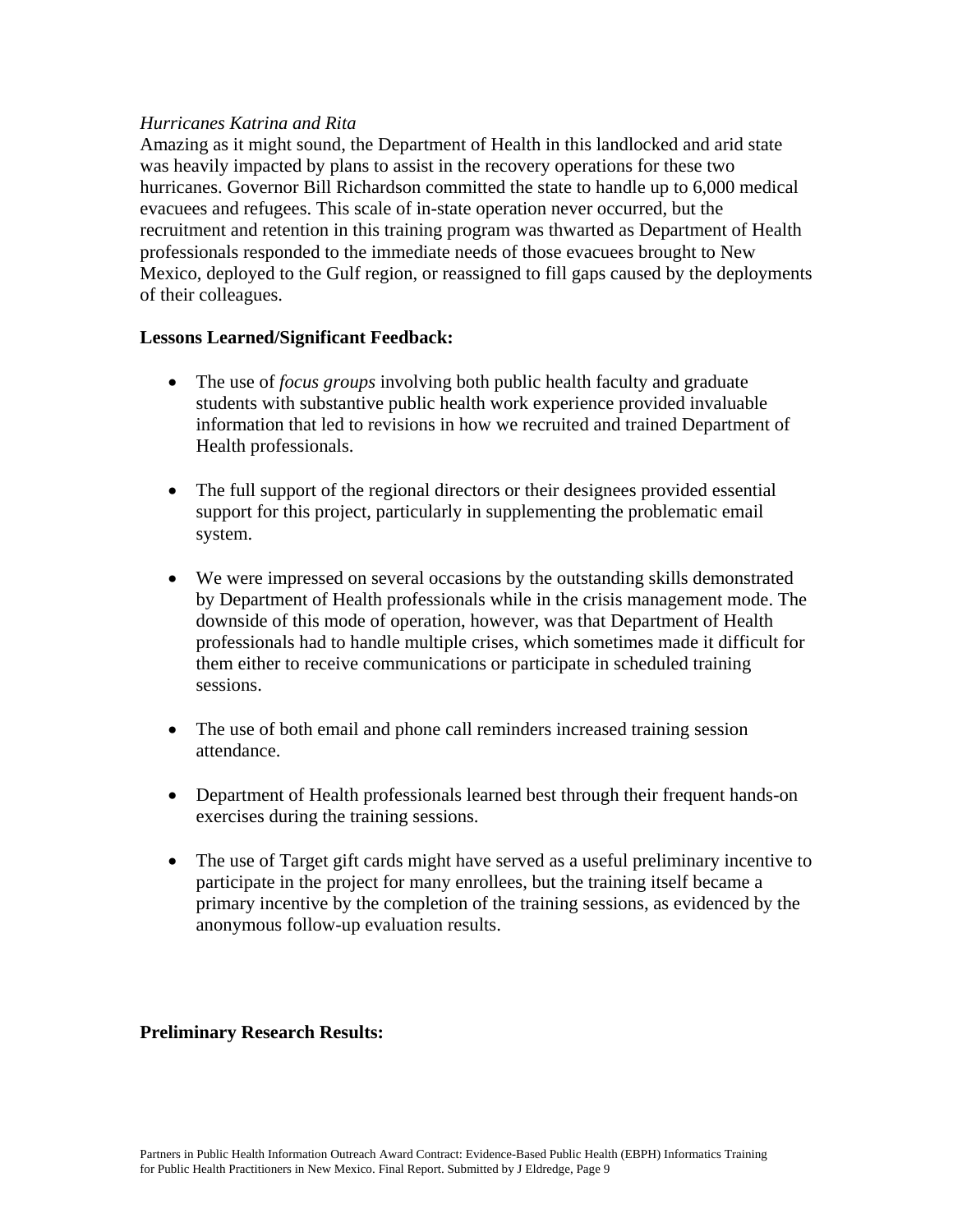There are several preliminary translational aspects of the research in this project worthy of sharing despite the need for further rigorous analysis:

The *content analysis* arm of this project noted that in the Evidence-Based Public Health categories for question types, Statistics and Determinants, were the predominant question types on returned surveys from project participants. Statistics in this context are defined as "How often a disease or condition exists within a specified population. Usually includes descriptive statistics that gauge the frequency of conditions and how these rates of frequency compare with other populations. Includes questions related to surveillance and sentinel events." Determinants are defined as those questions that "…seek to predict an outcome under similar circumstances. These questions also include risk and protective factors."

The *content analysis* arm of the project determined that the following subject categories were most popular in the survey question, when classified using the University of Massachusetts' Soutter Library public health subject classification system:

1. Communicable Diseases, which included such topics as disease outbreaks, microbiology, virology, immunization, travelers' health, and diseases spread by water or food.

2. Health Services Administration, which included such topics as planning, health policy, evaluation, health economics and financing, regulation of health care, health law and health ethics.

3. Epidemiology, which included risk assessment and population-based health research.

Preliminary results from the *randomized controlled trial* with all data cleanup now completed indicates that the Intervention group generated twice as many questions as the Control group following the EBPH training session.

#### **Projected Activities for May-June 2006**

This final report includes all remaining text descriptions of activities during the award period. A separate final invoice will cover all remaining incurred expenses. All activities during May-June 2006 will be directed toward analyzing and communicating our findings to the public health and library professional communities.

The PI and Investigator Richard Carr will complete preparation of their electronic poster session for the MLA Annual Meeting during May 2006. They also will be preparing the contributed paper about the randomized controlled trial for the Evidence-Based Public Health program at the MLA Annual Meeting. They will be preparing their manuscripts for articles about these two research activities over the summer.

The PI already has met the Secretary of Health twice. These discussions included a review of this project. The Secretary was impressed with the project and with the reports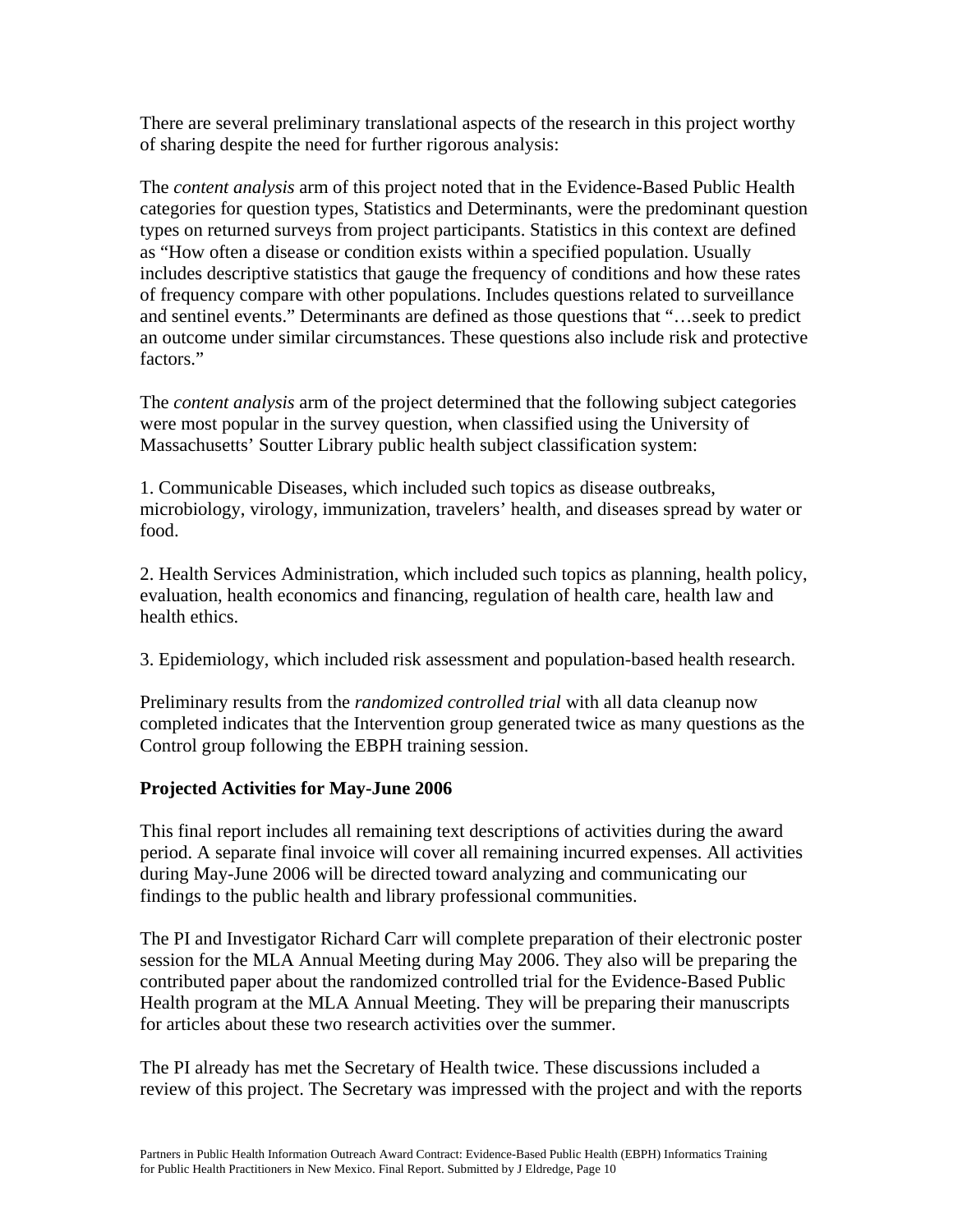she had been receiving independently from the field from her employees. In addition, the regional directors and the directors of nursing services for the Department of Health have invited the PI to present on this project at their upcoming meetings later this year.

#### **Acknowledgements**

The Principal Investigator thanks his colleagues at the University of New Mexico (UNM) Health Sciences Library and Informatics Center (HSLIC) for their support for this project. In particular, he thanks Associate Vice President for Knowledge Management Holly Buchanan and HSLIC Deputy Director Janis Teal for their expert assistance. The Principal Investigator also wishes to thank administrative staff members Cathy Brandenburg, Marcia Sletten, MaryLou Seyl, and Natalia Koup for their assistance.

Department of Health Chief Medical Officer Ron Voorhees, M.D., provided essential support from his agency. This project could have never enrolled so many prospective trainees and the training would have never proceeded so smoothly without the continuous involvement of the regional directors or their designees: Karen Armitage, M.D., Debra Belyeu, R.N., Corazon Halasan, M.P.H., Eugene Marciniak, M.D., and Margy Wienbar, M.S.

Finally, the Principal Investigator appreciates all of the encouragement provided to this project from National Network of Libraries of Medicine South Central Region (NN/LM SCR) administrators Renée Bougard and Michelle Malizia.

NNLM partners Final 2006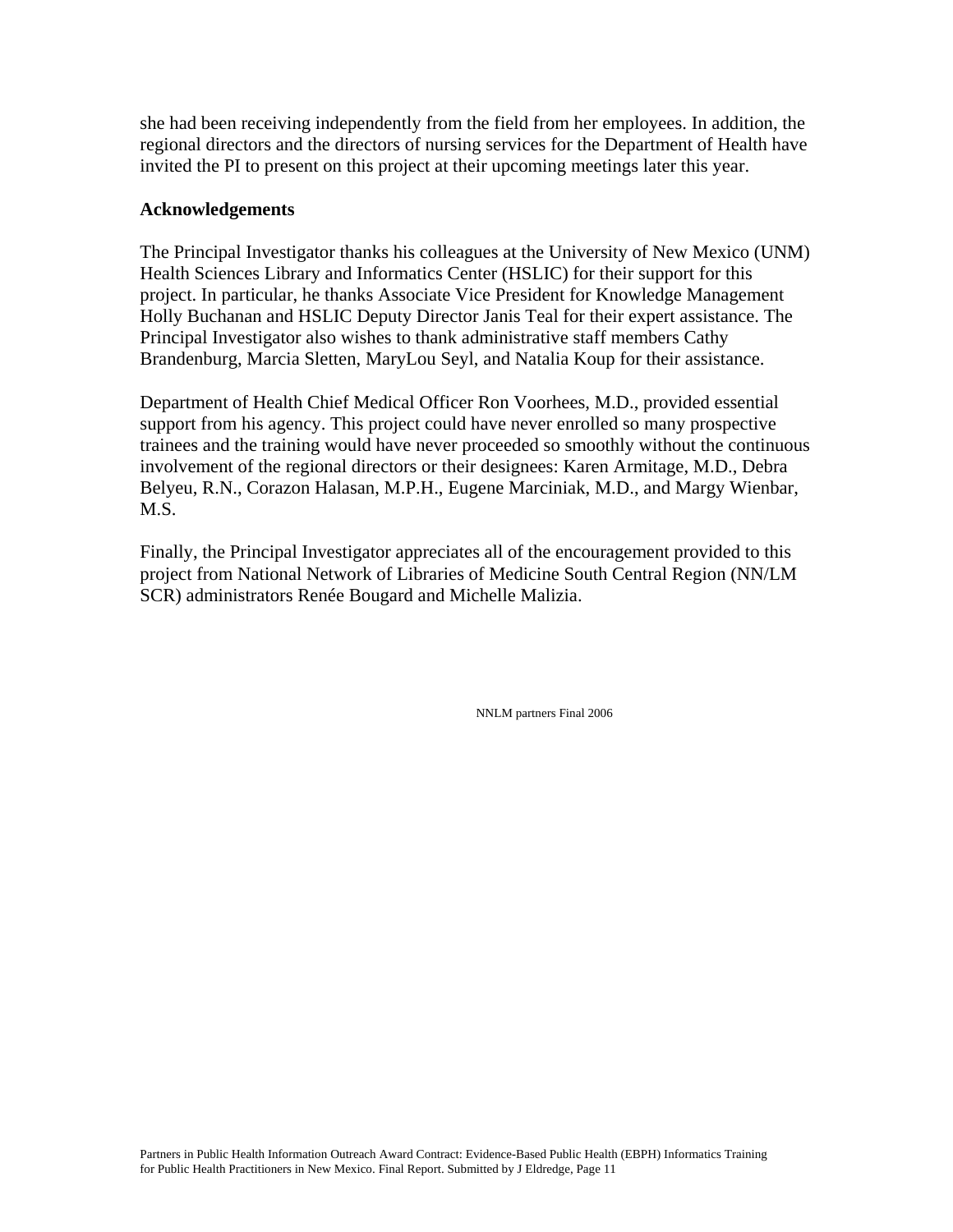### **Table Three. Evaluations Collected Immediately Following EBPH Informatics Training Sessions. Cumulative Average Scores by Session on a Five Point Likert Agreement-Disagreement Scale**  $(1=$ **lowest;**  $5=$ **highest**)  $n = 82$

|                                                                 |     | 2   | 3   | 4   | 5   | 6   |     | 8   | 9   | 10  | 11  |     |
|-----------------------------------------------------------------|-----|-----|-----|-----|-----|-----|-----|-----|-----|-----|-----|-----|
| <b>Structured Questions:</b>                                    |     |     |     |     |     |     |     |     |     |     |     |     |
| The instructor presented material at a level appropriate for me | 4.8 | 5.0 | 4.7 | 4.7 | 4.9 | 4.9 | 4.5 | 4.6 | 4.6 | 4.7 | 4.8 | 4.8 |
| The instructor was able to answer questions clearly $\&$        | 4.6 | 5.0 | 4.8 | 5.0 | 5.0 | 4.9 | 4.7 | 4.8 | 4.7 | 4.5 | 4.9 |     |
| concisely                                                       |     |     |     |     |     |     |     |     |     |     |     | 4.8 |
| The progression of the session was logical $&$ coherent from    | 4.8 | 5.0 | 4.7 | 4.9 | 4.9 | 4.9 | 4.3 | 4.7 | 4.9 | 4.5 | 4.9 |     |
| beginning to end                                                |     |     |     |     |     |     |     |     |     |     |     | 4.8 |
| The pace of the instruction was suitable for my needs           | 4.8 | 4.5 | 4.6 | 4.4 | 5.0 | 4.9 | 4.1 | 4.6 | 4.7 | 4.3 | 4.8 | 4.6 |
| The instructor checked participants' understanding of the       | 4.6 | 5.0 | 4.7 | 4.7 | 5.0 | 4.9 | 4.6 | 4.4 | 4.9 | 4.7 | 4.8 |     |
| material during the session                                     |     |     |     |     |     |     |     |     |     |     |     | 4.8 |
| I now am more aware of the definition, process, and types of    | 4.2 | 5.0 | 4.2 | 5.0 | 4.7 | 4.9 | 4.6 | 4.5 | 4.9 | 4.7 | 4.6 |     |
| questions searched in EBPH                                      |     |     |     |     |     |     |     |     |     |     |     | 4.7 |
| I now am more aware of useful statistical and information       | 4.6 | 5.0 | 4.6 | 4.9 | 4.7 | 4.9 | 4.6 | 4.5 | 4.9 | 4.7 | 4.7 |     |
| websites with relevance to public health                        |     |     |     |     |     |     |     |     |     |     |     | 4.7 |
| I now am more aware of the free peer-reviewed public health     | 4.2 | 5.0 | 4.4 | 4.7 | 4.7 | 4.8 | 4.6 | 4.7 | 4.9 | 4.7 | 4.9 |     |
| journals available to me via the Internet                       |     |     |     |     |     |     |     |     |     |     |     | 4.8 |
| I am now more proficient in searching for evidence in PubMed    | 4.6 | 5.0 | 4.1 | 4.7 | 4.5 | 4.8 | 4.0 | 4.3 | 4.7 | 4.7 | 4.8 | 4.7 |

### **Open-Ended Questions:**

**How could have the instructor made the session more relevant to your needs?**  10/7/05 It was great. 10/7/05 None. Perfect for a PhD. 11/4/05 He did everything very well. 11/4/05 More basic, slower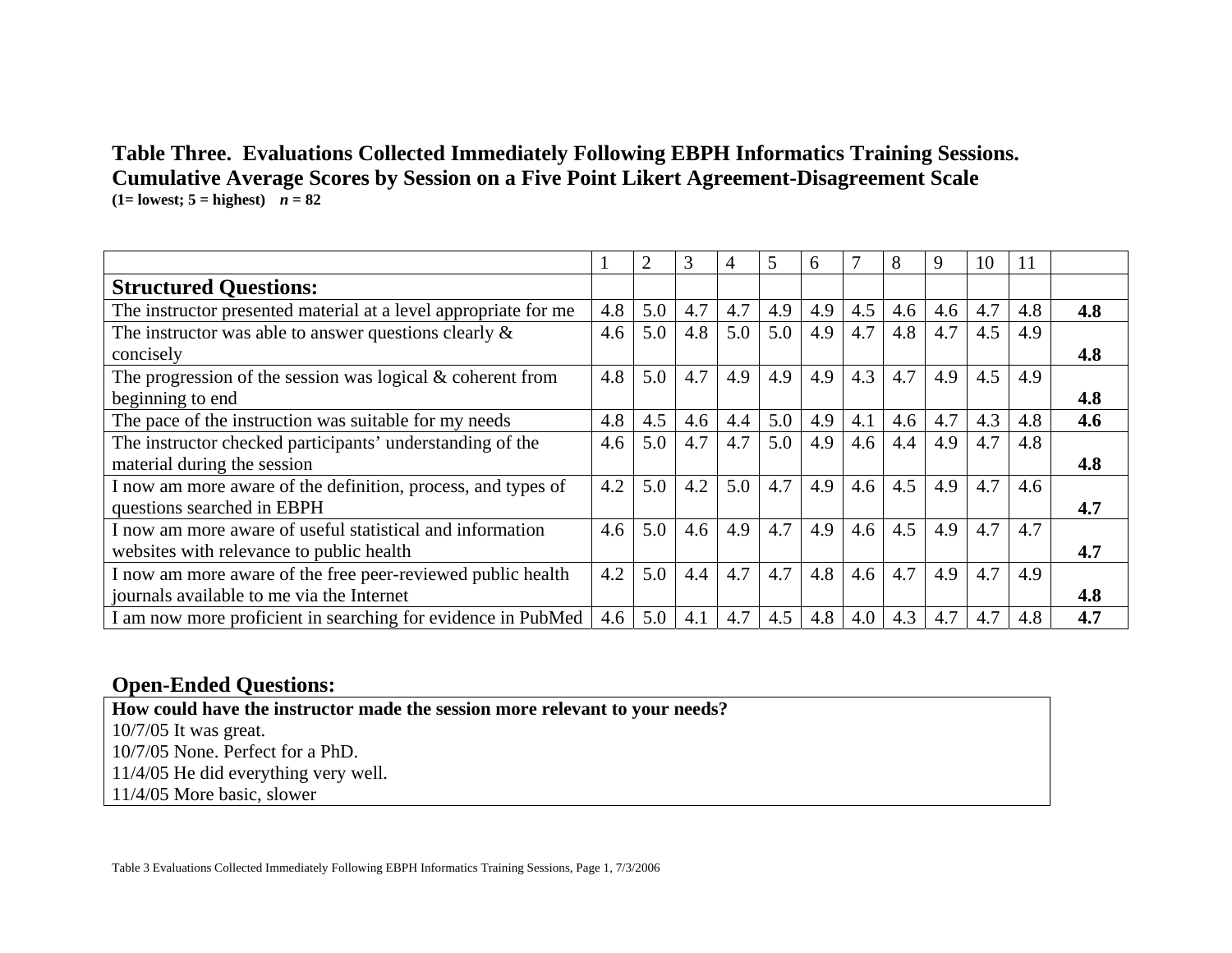02/3/06 It was very relevant 03/10/06 Very relevant to epidemiology. 03/10/06 Pub Med a little fast. Nice pace to browse at beginning of class

#### **I would have liked to learn more/less about (circle one):**

8/12/05 Too many to list

8/12/05 PubMed: a full session on PubMed would be extremely helpful

8/12/05 DoH priorities and other states

9/16/05 More time searching PubMed with help.

9/23/05 PubMed (more)

9/23/05 Just more practice time

11/4/05 PubMed

11/18/05 Free journal sites

11/18/05 All info was great & easy to follow

03/10/06 Conducting lit searches on difficult questions-but it would be most useful when the issue arrives.

#### **Other comments:**

8/12/05Thank You!

8/12/05 Great opportunity to practice new skills

8/26/05 Thank you for waiting for all to be present (including me) to begin. I understand that (this) led to having to move through (the) material more quickly!

8/26/05 Great info! Thank you!

8/26/05 Thank you!

8/26/05 Very Helpful.

8/26/05 Thank you!

9/2/05 Pleasant manner, excellent instruction, great pace for my level of computer knowledge

9/2/05 A great thing to do. Still need work though (PubMed).

9/2/05 Thanks! At times fast (pace of class).

9/2/05 This was all very helpful.

9/16/05 Thanks-helpful to find search. Way cool! Learning objective 3

9/16/05 Excellent/useful

9/16/05 Would have appreciated more time, longer class.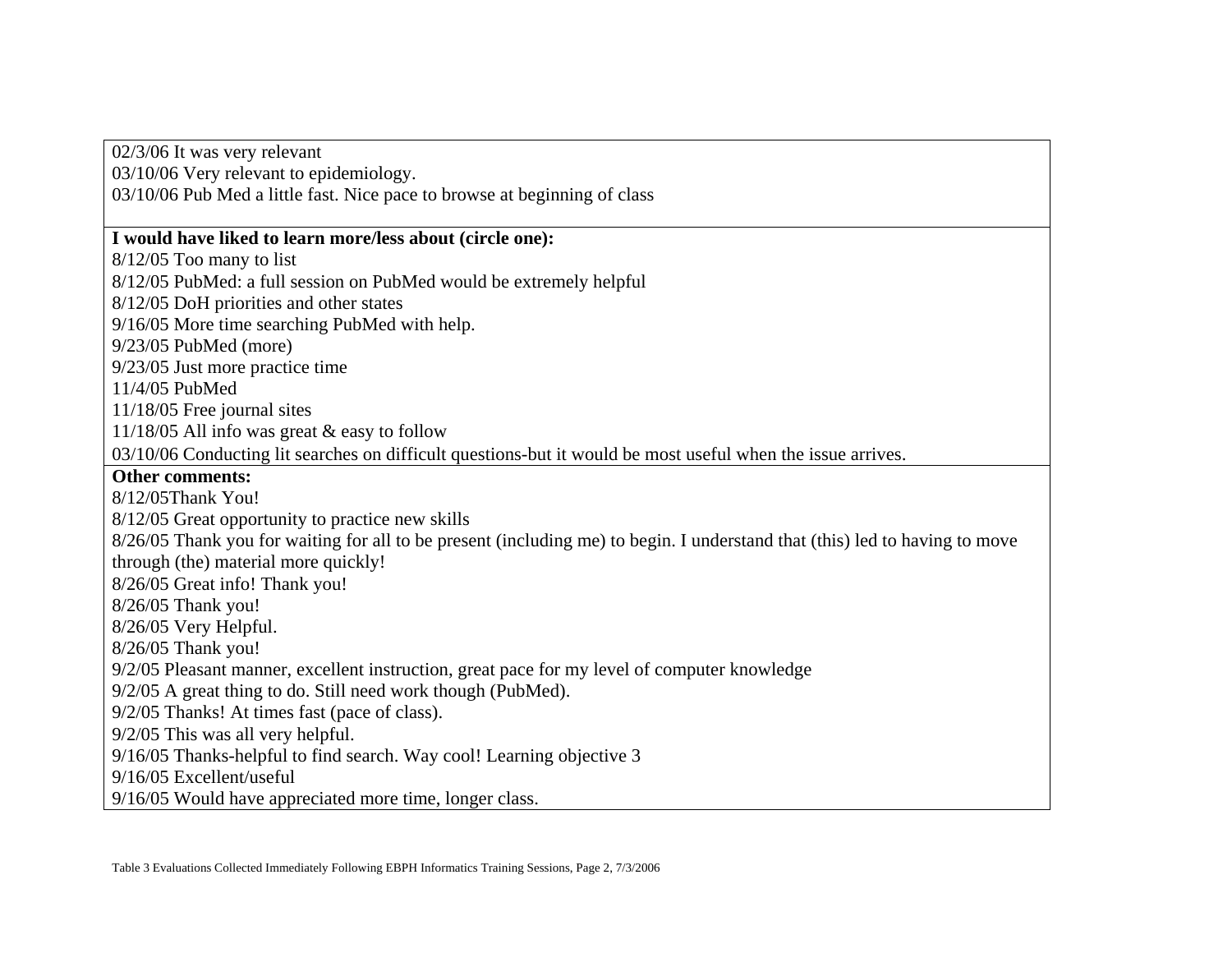9/16/05 Thank you!

9/23/05 Enjoyed your patience! Thanks!

9/23/05 Thank you.

9/23/05 Will be more helpful with practice.

9/23/05 Good job! Txs!

9/23/05 Very nice meeting you, Doc!

10/7/05 Thank you so much Dr. Jonathan. Hope to see you again.

10/7/05 Thanks.

10/7/05 Thanks for opening new windows of opportunity in finding answers

10/7/05 This was great!

10/7/05 Just need time to practice.

11/4/05 (a) little slow

11/4/05 PubMed too fast

11/4/05 Good training

11/4/05 I like a faster paced class. Also, it is hard to have questions prior to class, because we didn't know really what we were to do.

11/4/05 Would like to have another training in about six months.

11/18/05 Assistance w/finding specific information I have been looking for was very helpful.

11/18/05 Training is very helpful for searching for topics!

11/18/05 Despite fast pace of class I really enjoyed. I definitely can say it will be very helpful.

11/18/05 This was great! I wish I could spend more time doing searches, thanks!

02/3/06 Very good-Thank you.

02/3/06 Great presentation, focused and easy to understand, this course will help me greatly in my practice and education.

02/17/06 Excellent

02/17/06 Thank you!!

03/10/06 1) Thanks!!!

03/10/06 Thanks for doing training @ our work site! And for the Target card!

03/10/06 Perhaps offer a more advanced search strategies class once we have had a few months to practice what we learned today.

03/10/06 Excellent training.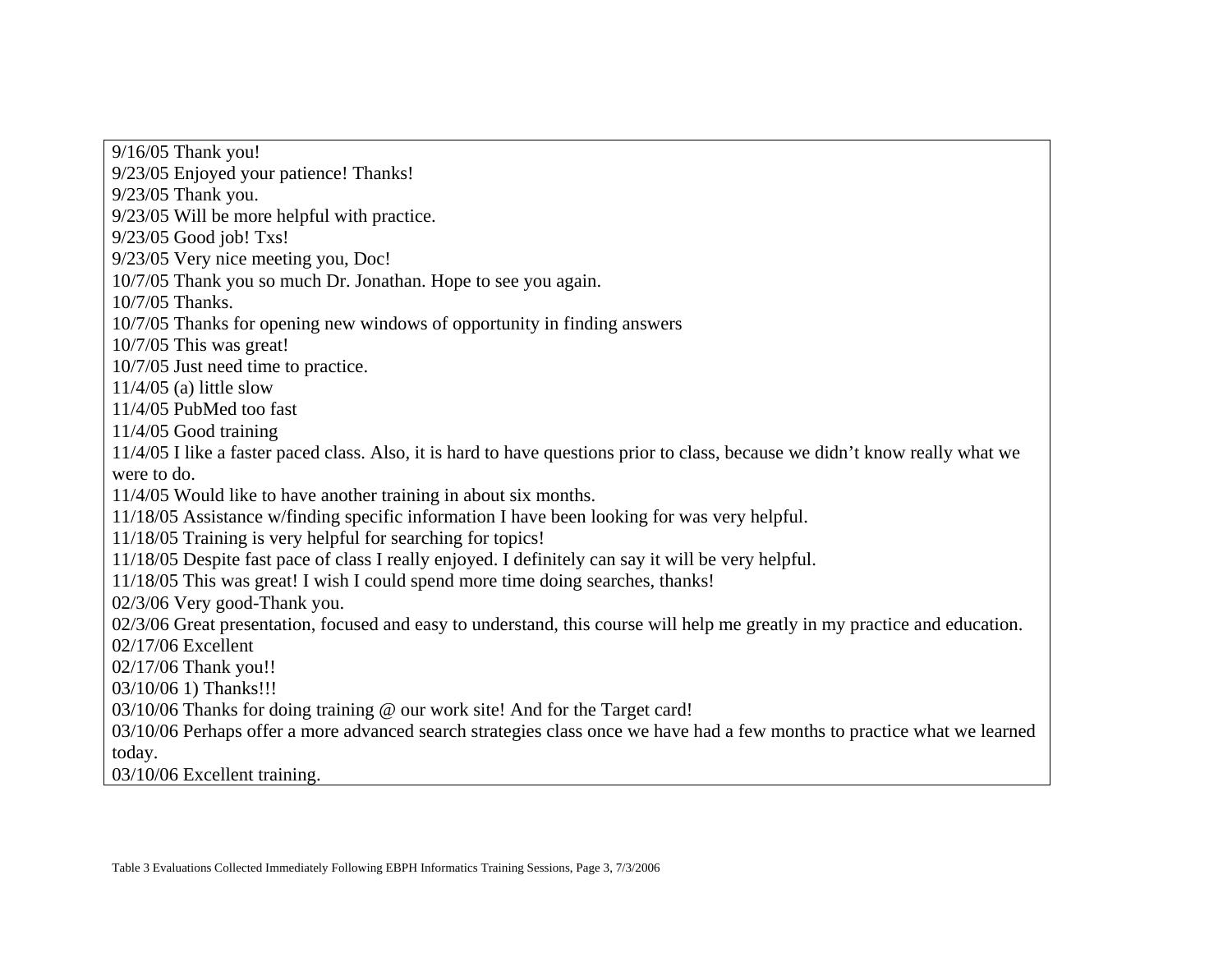| <b>Session Number</b> | <b>Number of Responses</b> | <b>Date</b>                            | Location                        |  |
|-----------------------|----------------------------|----------------------------------------|---------------------------------|--|
|                       |                            | August 12, 2005                        | Santa Fe (Region 2)             |  |
|                       |                            | August 26, 2005<br>Santa Fe (Region 2) |                                 |  |
|                       |                            | September 2, 2005                      | Albuquerque (Regions $1 \& 3$ ) |  |
|                       |                            | September 16, 2005                     | Albuquerque (Regions $1 \& 3$ ) |  |
|                       |                            | September 23, 2005                     | Roswell (Region 4)              |  |
|                       |                            | October 7, 2005                        | Roswell (Region 4)              |  |
|                       |                            | November 4, 2005                       | Las Cruces (Region 5)           |  |
| ⋀                     | 10                         | November 18, 2005                      | Las Cruces (Region 5)           |  |
|                       |                            | February 3, 2006                       | Roswell (Region 4)              |  |
| 10                    |                            | February 17, 2006                      | Roswell (Region 4)              |  |
| 11                    |                            | March 10, 2006                         | Santa Fe (Region 2)             |  |

11 sessions and 82 evaluation form respondents

File: PartnersEvaluationsImmediate Table 3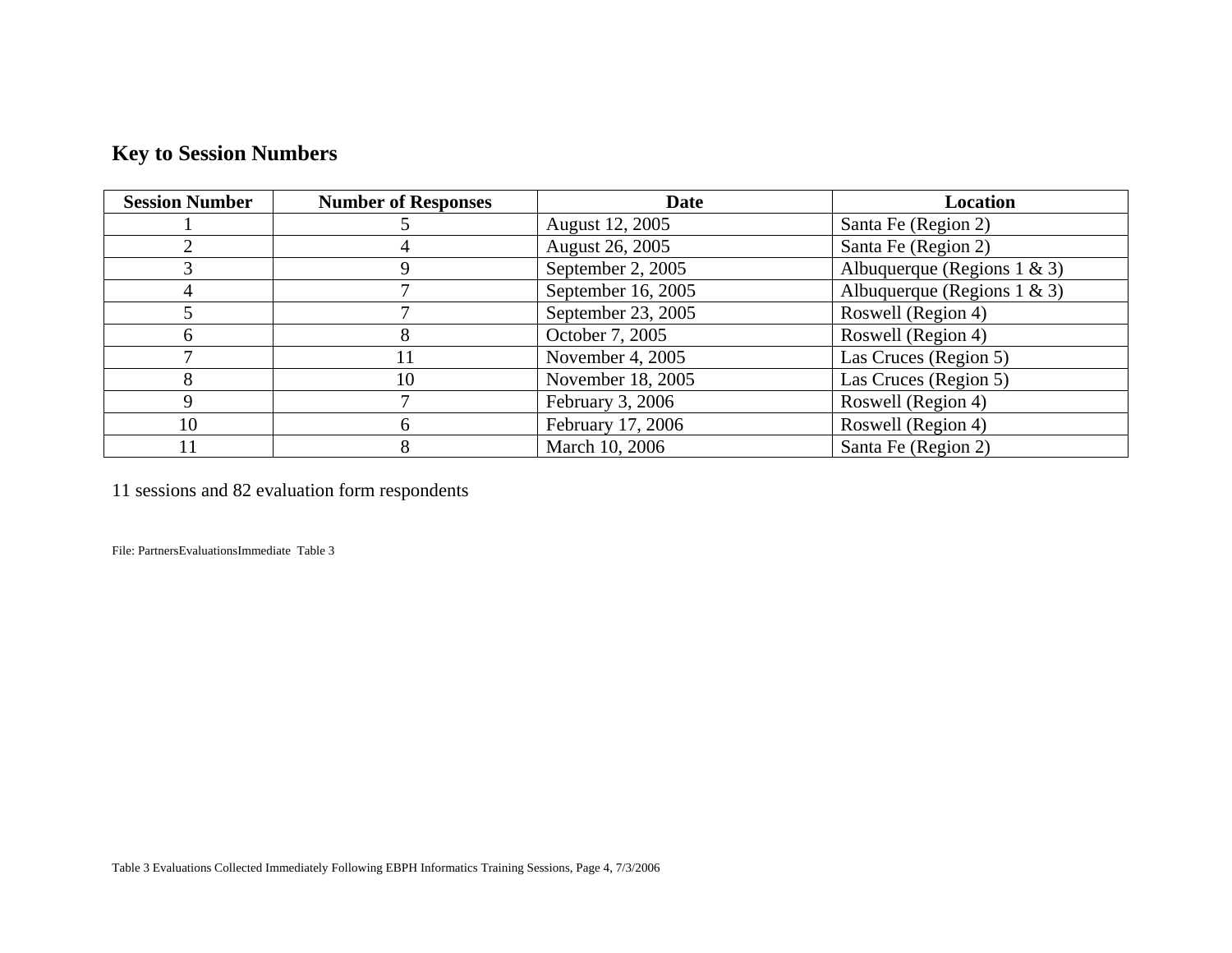## **Table Four. EBPH Partners: Final Anonymous Follow-Up Evaluation**  *n***= 70**

## **Section One: Likert Scales (1=lowest; 5 =highest)**

| Rate the statement according to your level of agreement      | Disagree                                                    | Agree |
|--------------------------------------------------------------|-------------------------------------------------------------|-------|
|                                                              | $1 \square$ $2 \square$ $3 \square$ $4 \square$ $5 \square$ |       |
| <b>QUESTION FORMULATION:</b> Since my training session, I am |                                                             |       |
| More aware of asking myself questions related to my job      | 4.                                                          |       |
| More confident I will find an answer to these questions      | 4.3                                                         |       |

Aware that I am raising more of these questions than before **4.1** 

#### **SEARCHING FOR EVIDENCE:** *Since my training session, I now use more often:*

| PubMed to answer work-related questions                            | $3.8\,$ |
|--------------------------------------------------------------------|---------|
| Some of the statistics websites we discussed to answer questions   | 3.8     |
| Some of the public health information websites to answer questions | 4.0     |
| Some of the databases we covered to answer questions               | $3.8\,$ |
| Free, open-access public health journals we discussed              | 3.9     |

#### **CRITICAL APPRAISAL:** *Since my training session, I am now aware of:*

| $\sim$ $\sim$ $\sim$<br>resources<br>$\sim$<br>. weaknesses<br>max<br>---<br>and<br>- OT<br>. ທົດ<br>.nation.<br><u>ти</u> .<br>$\cdots$<br>. .<br>.<br>. 61 16<br>,,,,,,,<br>.<br>x.u | The<br>$\alpha$ |  |
|----------------------------------------------------------------------------------------------------------------------------------------------------------------------------------------|-----------------|--|
|----------------------------------------------------------------------------------------------------------------------------------------------------------------------------------------|-----------------|--|

#### **OVERALL EVALUATION**

| The possibility of receiving a gift certificate was an important factor in participating in this project |  |
|----------------------------------------------------------------------------------------------------------|--|
| I would recommend this training to a colleague                                                           |  |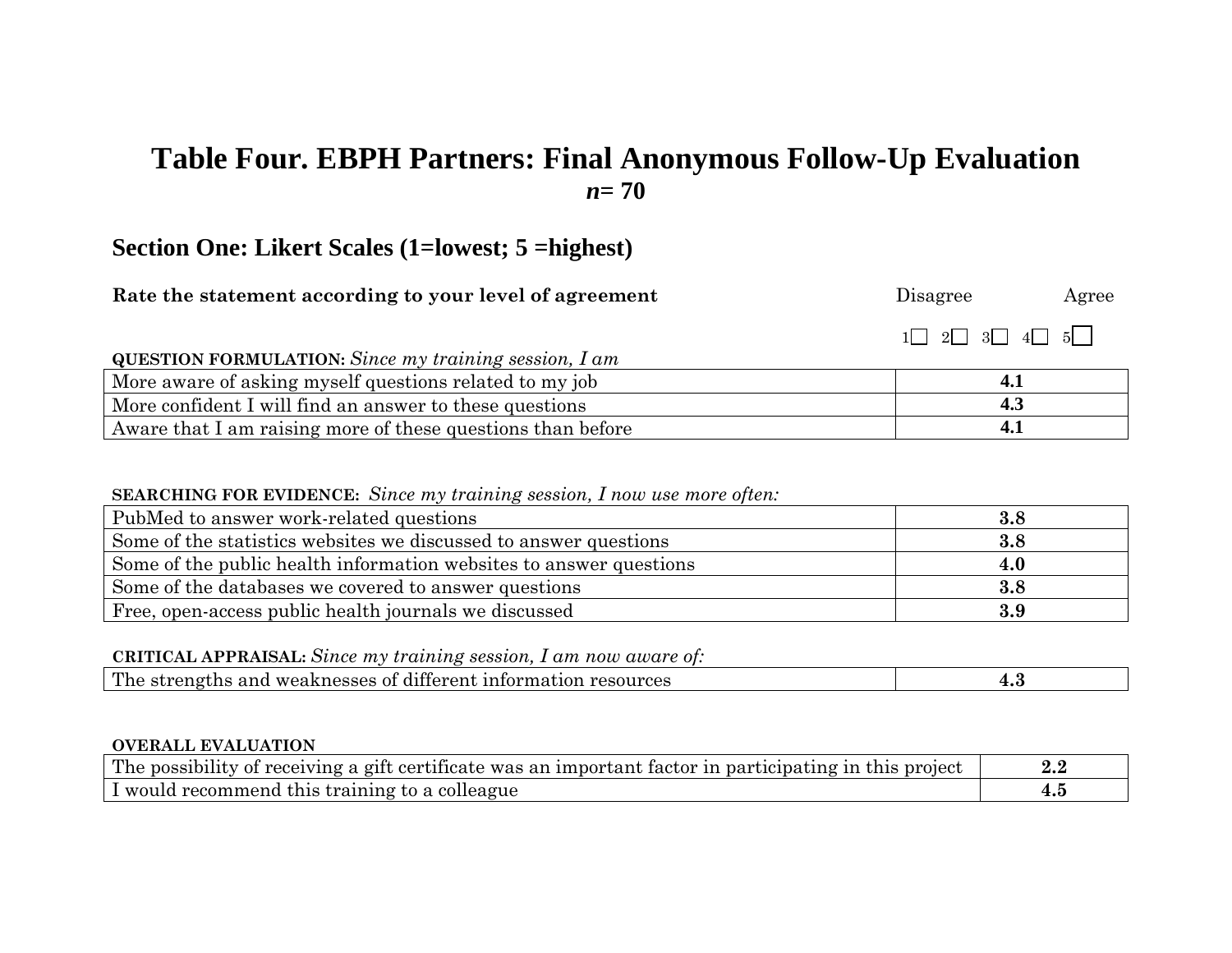## **Section Two: Structured Questions**

| Many of you have told us that you were unable to capture all of your questions as they occurred due to a busy<br>work schedule. Please estimate the following number (#) of questions you raised, on average, per week, and what | 6.3 |
|----------------------------------------------------------------------------------------------------------------------------------------------------------------------------------------------------------------------------------|-----|
| percentage of those questions you were able to report.                                                                                                                                                                           |     |
| $\vert$ (%) Percentage of these questions actually reported on the surveys                                                                                                                                                       | 36% |

**Please RANK the importance to your work of the following information, resources, and skills covered during your Evidence-Based Public Health (EBPH) Informatics training (1=high; 5=low):** 

| PubMed Searching (64)                                       | 2.3 |
|-------------------------------------------------------------|-----|
| Statistics Websites (64)                                    | 2.6 |
| Other Databases (Toxline, Tox Town, MedlinePlus, etc.) (62) | 2.8 |
| Public Health Information Websites (62)                     | 2.1 |
| EBPH Background (definition, process, etc.) (60)            | 2.6 |
| Free, Open-access Public Health Journals (57)               | 2.5 |
| Other: (None mentioned)                                     | n/a |

Notes: Respondents were given seven (7) choices with only five (5) options to rank. The numbers in the left-hand column reflect the number of "votes" given to each aspect of the training session to arrive at a ranking. It was obvious from viewing some responses on their surveys that approximately 15 respondents accidentally gave scores of "5" or "4" thinking these were high rankings. This observation was validated by anonymous evaluations collected immediately following the training sessions. This confusion might have dampened the actual scores given in the right-hand column.

## **Section Three: Open-Ended Comments:**

**How could have the instructor made the session more relevant to your needs?** 

*Santa Fe 8/12/05:* The training was great but too brief to be of much help. *Santa Fe 8/26/05:* It was great! No suggestions.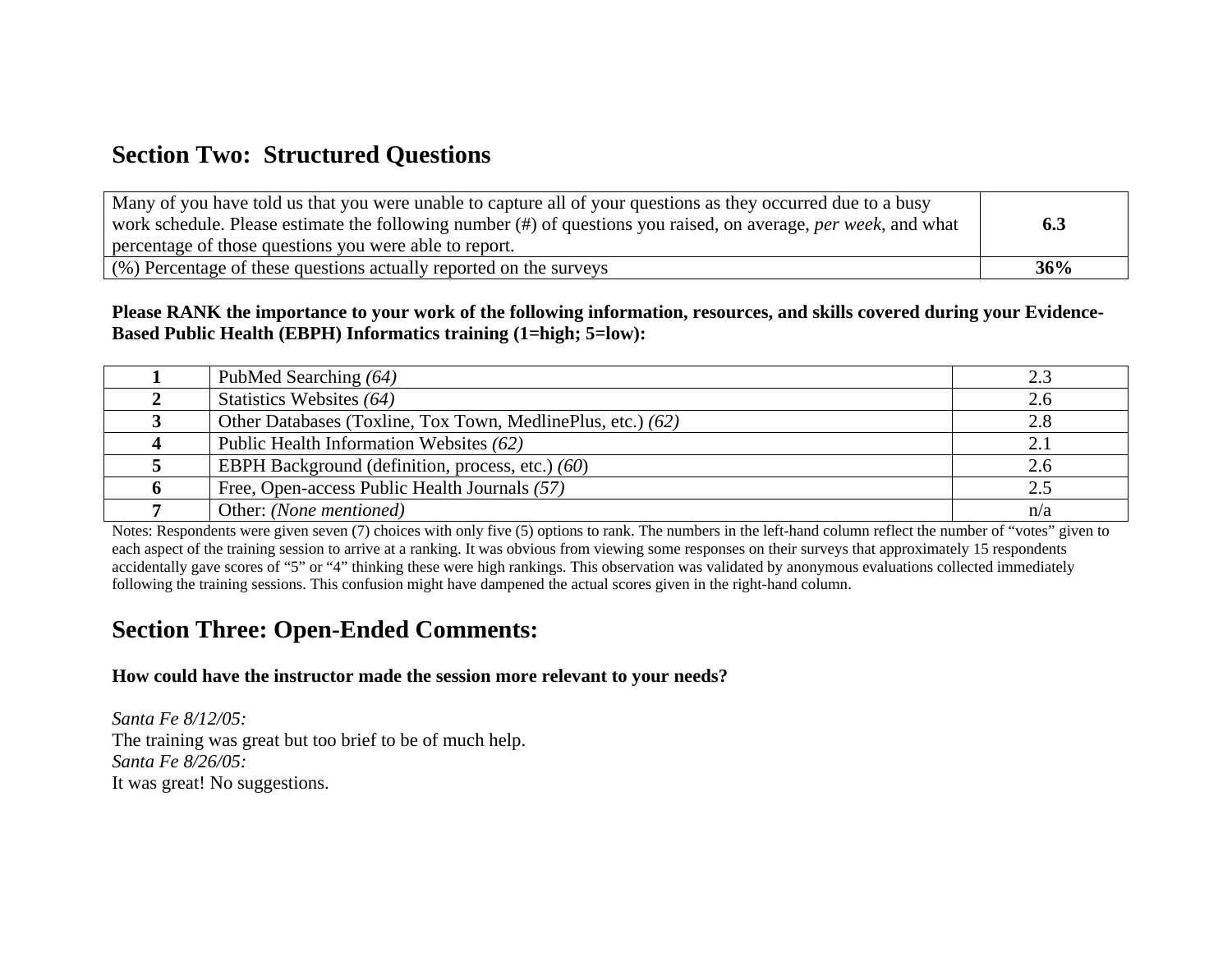*Albuquerque 9/2/05:*  I really liked it. Instructor's help with specific issues and questions of the day was very helpful. Have a little more time during the class to individually look up certain topics and subjects. I would have liked more time to ask questions, etc. Fun –easy – I have often gotten just discouraged and see searching (as?) a bore –the class showed me the fun. Longer time. More 1 on 1 time. *Albuquerque 9/16/05:*  It was as needed, which was great! Was just fine. None. *Roswell 9/23/05* He was patient and all around great. *Roswell 10/7/05* He did a great job. He was great! Thank you for the information shared. The instructor did a great job! *Las Cruces 11/4/05* It was a good session. *Las Cruces 11/18/05* Smaller groups to have more one on one to ask questions about navigating websites. All needs were met. Thanks for all the great info! *Roswell 2/3/06* I feel the instructor did a great job! *Roswell 2/17/06* It was very relevant to my job & he did an excellent presentation. He presented well. *Santa Fe 3/10/06* Session was too short—could be 1 full day to delve into websites. Made it very relevant at the session.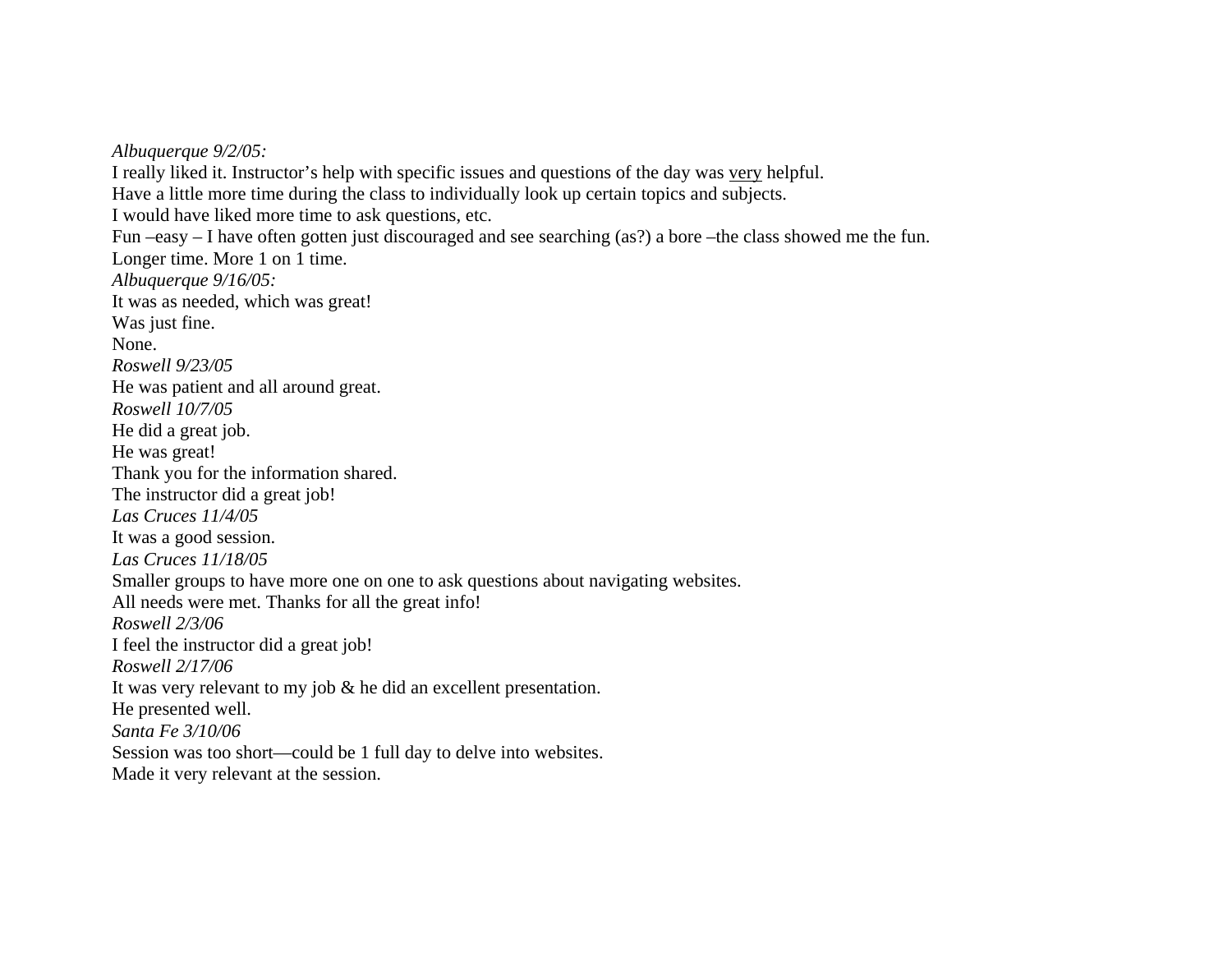#### **I would have liked to learn more/less (circle) about:**

*Santa Fe 8/12/05*: (no comments) *Santa Fe 8/26/05:* (no comments) *Albuquerque 9/2/05:*  Just more time to answer the questions facing me at work with the expertise of the teacher-liked it as is, though. More of everything (same old time issue) How to use the data in community development activities. *Albuquerque 9/16/05:*  Statistics in public education. *Roswell 9/23/05* More sites relative to my specific needs, but he showed me how to get there. *Roswell 10/7/05*  Grateful for this opportunity. *Las Cruces 11/4/05*  Nothing in particular; I thought it was a good training-Information for patient use. *Las Cruces 11/18/05* More on public health websites and free open-access public health journals! *Roswell 2/3/06* Free medical/nursing journals. I think with the time allowed for the training it gave enough information to search for the answers to questions. *Roswell 2/17/06* I thought it was all very relevant & helpful. *Santa Fe 3/10/06* (no comments)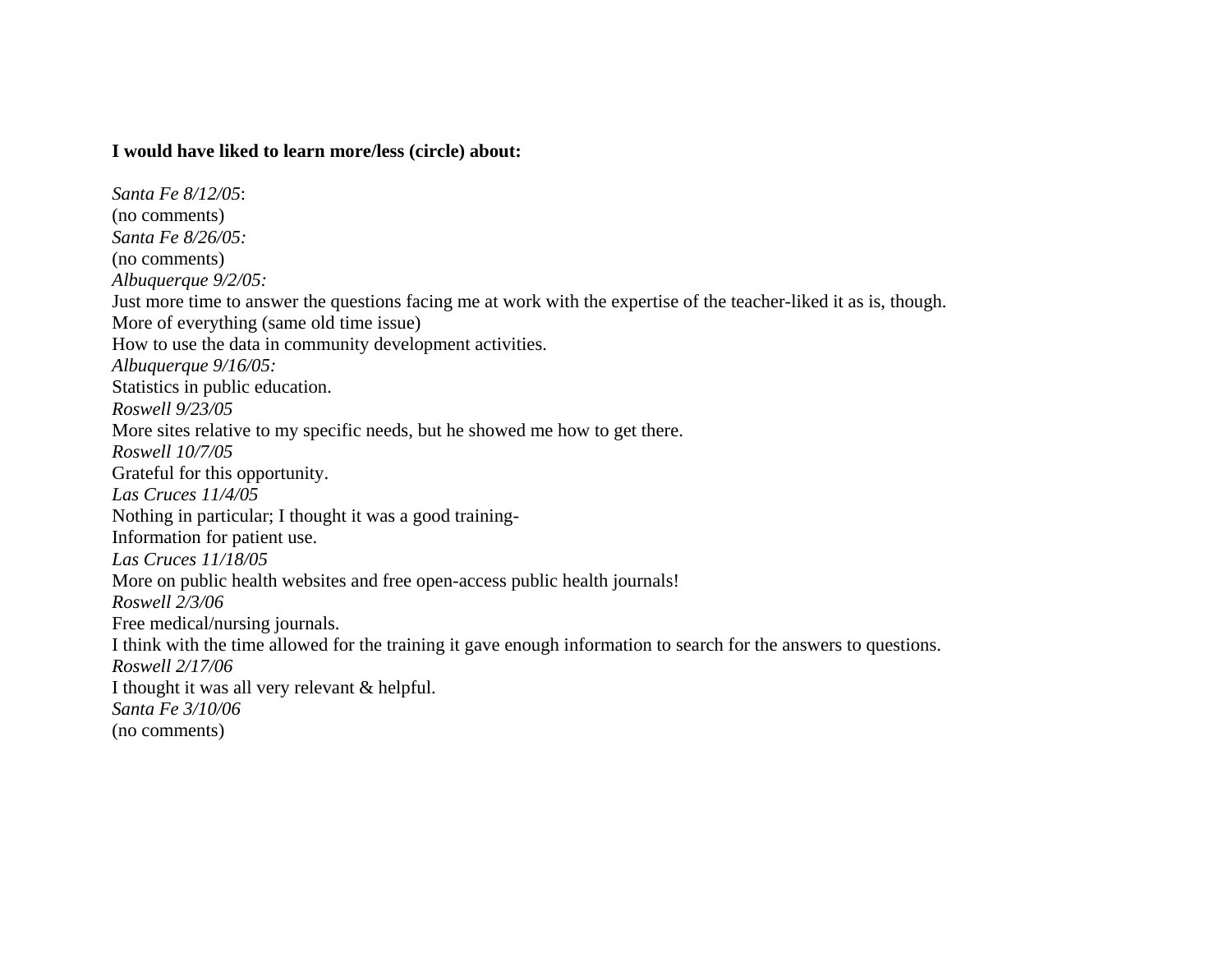#### **Other comments:**

*Santa Fe 8/12/05:* Very informative training. I have not taken the opportunity to use resources yet, but plan to. Enjoyed the instructor It would be nice to get answers to questions, not just submit questions. *Santa Fe 8/26/05:* Thank you for offering this free, valuable course. Thank you! This was helpful to "do" in a session and have the manual (handbook) with notes that were provided. The pens with the web address were helpful, too. *Albuquerque 9/2/05:*  Excellent teacher. Worthwhile learning experience! I got more than I expected so it was great. Excellent opportunity! Teacher was excellent – informative, enthusiastic, patient! *Albuquerque 9/16/05:*  Training was very good & met my objectives. Thanks. Especially liked the resources & how to use PubMed handouts. *Roswell 9/23/05* I enjoyed the training, but due to a busy schedule did not/have not had time to give as much attention as I would have like to the research! Thank you again! Good training + resource information. *Roswell 10/7/05* Thanks for offering this training. I believe it is vital to know & understand this process. Many PHNs are ADN nurses and have had very little training in this area. Thanks for the training. Thank you for doing this. I learned much more about some of these databases!  $\odot$